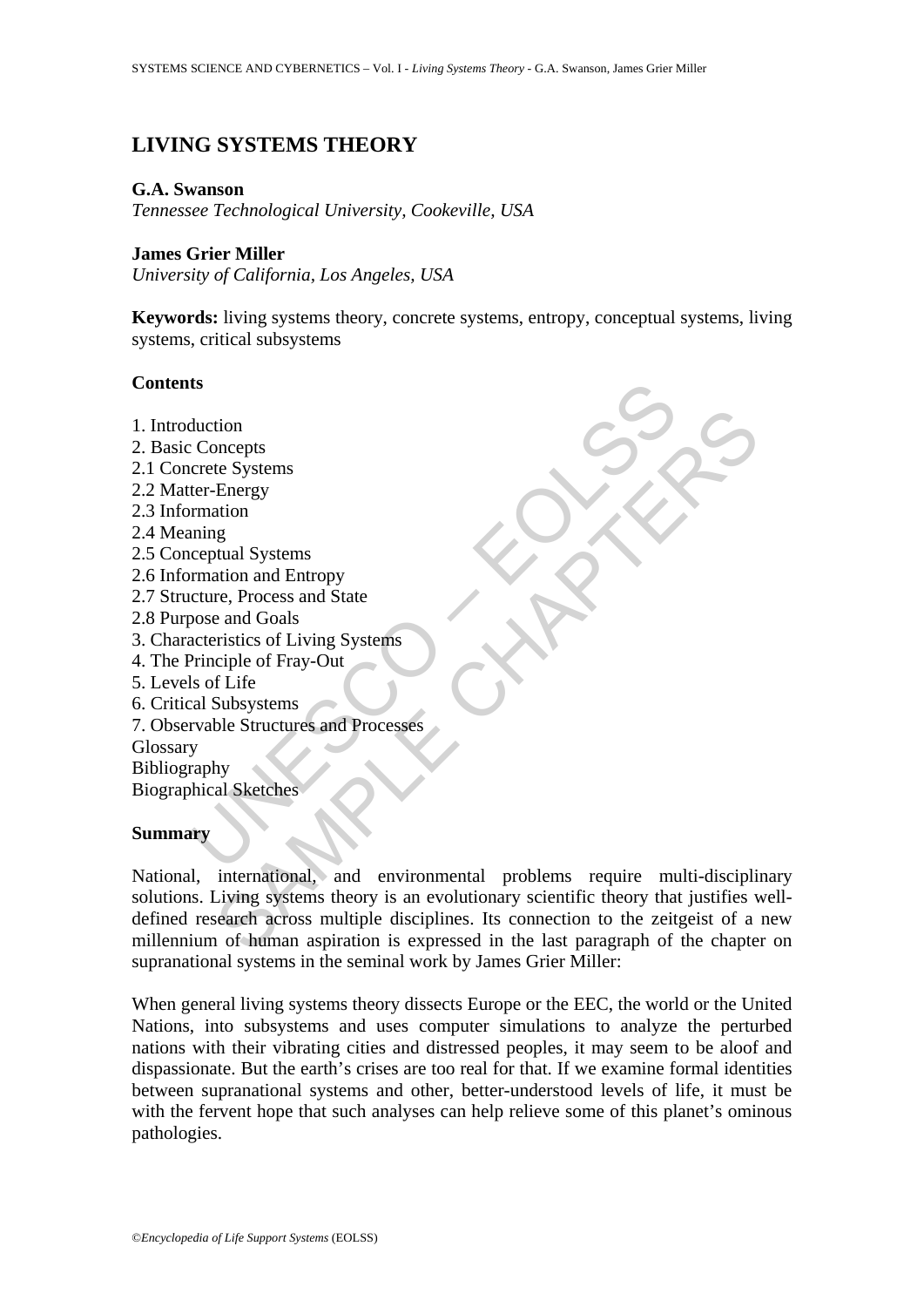### **1. Introduction**

The universe of all things that exist may be understood as a universe of systems where a *system* is defined as any set of related and interacting elements. This concept is primitive and powerful and has been used increasingly over the last half-century to organize knowledge in virtually all domains of interest to investigators. As human inventions and social interactions grow more complex, general conceptual frameworks that integrate knowledge among different disciplines studying those emerging systems grow more important. Living systems theory (LST) instructs integrative research among biological and social sciences and related academic disciplines.

a complements conceptual namework of related deminitors, as<br>a compensive conceptual mate and the perspective, as<br>an integrated, evolving hierarchy of matter, energy, and infor<br>are defined within a scheme of all systems as LST is a comprehensive conceptual framework of related definitions, assumptions, and propositions for investigating life. It views existence, from the perspective of living systems, as an integrated, evolving hierarchy of matter, energy, and information. Living systems are defined within a scheme of all systems as concrete open systems, with purposes and goals, and ranging in a hierarchy from cells to supranational systems. They are composed of subsystems integrated to process inputs, throughputs, and outputs of various forms of matter, energy, and information.

Such systems exist in physical space-time and evolve both concrete and conceptual systems by internal dynamic interactions and exchanges with their environments. LST identifies eight levels of life. Systems at all of these levels have similar critical subsystems whose processes are essential for life—even though many emergent characteristics distinguish the systems at different levels. Twenty critical subsystems have been identified.

is an integrated, evolving hierarchy of matter, energy, and information. Lie<br>a defined within a scheme of all systems as concrete open systems,<br>mongolasl, and ranging in a hierarchy for matter, energy, and informational sy The similarity of critical subsystems at all levels of living systems is explained by the evolutionary principle of fray-out—a progressive specialization of functions (a sort of division of labor) that causes higher-level living systems to emerge from lower-level ones. Living systems are continually (though often erratically) evolving, by this process, generally towards greater complexity. The fray-out principle explains why it is possible to discover, observe, and measure formal identities across levels of life.

LST is intended to provide a theoretical basis for integrating scientific research from various disciplines to solve social problems. The theory emphasizes extending scientific methodologies from the physical and biological sciences to the social sciences. Insights drawn from the physical and biological sciences, however, are rigorous methodological extensions that take into consideration the emergent characteristics of higher-level living systems. They are not loose analogies drawn from casual observation.

To this end, LST identifies structure and process that may be formally assessed and measured at each of the eight levels of living systems. Different scientific and academic disciplines and specialties have developed to investigate systems and components at these different levels. They usually developed independently of each other and, consequently, integration of knowledge across disciplines is difficult. LST instructs the integration of knowledge from these disciplines through the discovery, observation, and measurement of cross-level formal identities.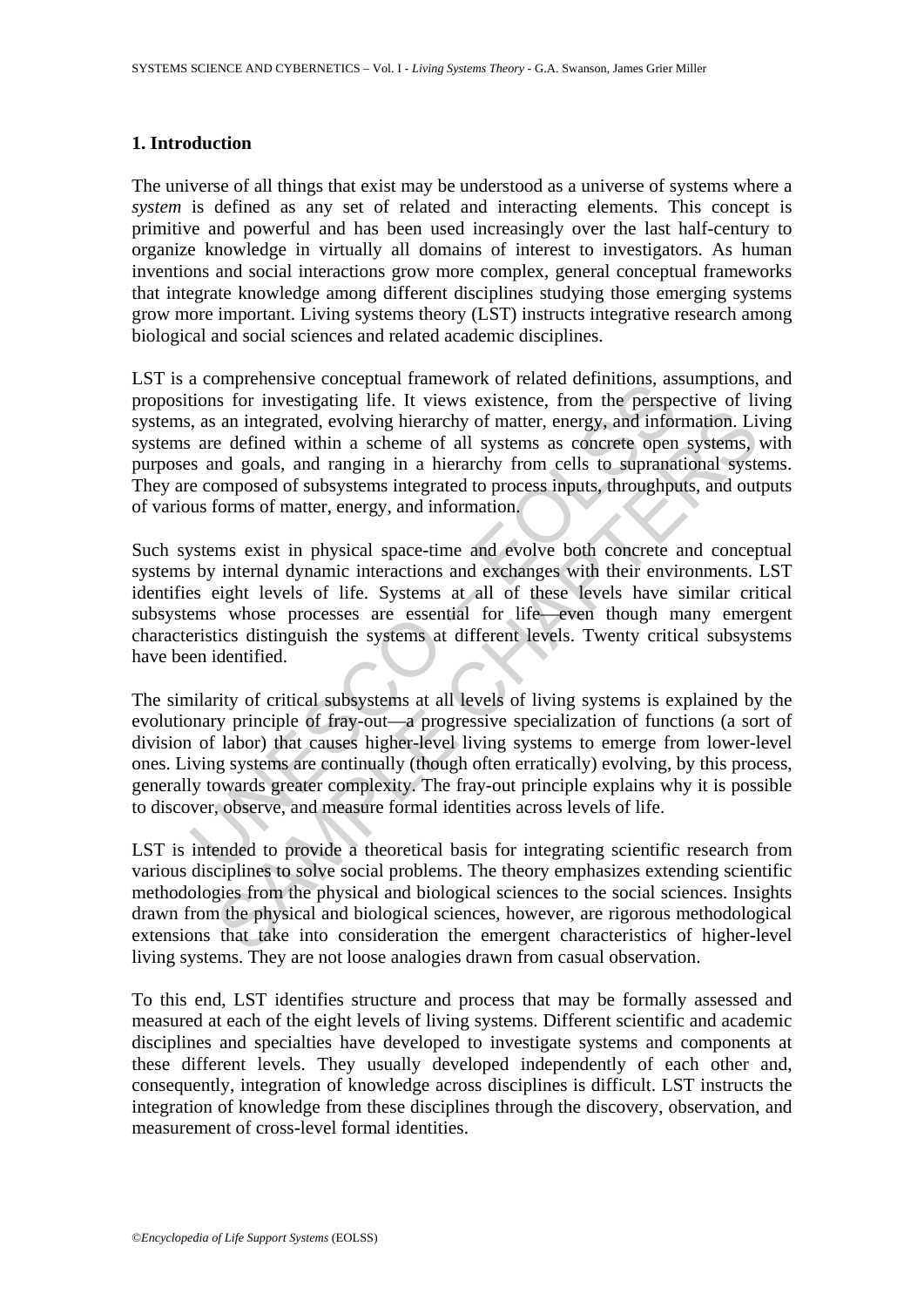Measurement is a central function in the integration prescribed by LST. Measurement requires that observations be made in a common space, or in different spaces with known transformations. Physical space is common to all sciences since it is shared by all investigators and data must be processed in it. Many useful conceptual spaces exist as well, such as pecking order in birds and other animals, and social distance among ethnic and racial groups. LST requires that methodological extensions include restatements of assessments made in such conceptual spaces to measurements in physical space. Such restatements are generally complex. For example, a restatement of ethnic distance is not a simple function of physical proximity (although that contributes) but also includes such elements as genetic coding, family income, available communication channels, and so on. If cross-level (inter-disciplinary) hypotheses are to be confirmed or disconfirmed, both restatements of this nature and physical measurements of systems at different levels are required.

The following exposition of elements of LST explains its central ideas, providing examples to clarify them. The discussion is divided into basic concepts, characteristics of living systems, the fray-out thesis, levels of living systems, critical subsystems, observable structures and processes, and a summary.

## **2. Basic Concepts**

In the final analysis, science composes conceptual systems to study concrete systems. In doing so, it studies many previously introduced conceptual systems and often formulates abstracted systems as well. How these information systems are used becomes an important epistomological consideration. How LST draws these systems together is discussed in this section.

## **2.1 Concrete Systems**

minded of uscommined, boundistancements of units nature<br>ments of systems at different levels are required.<br>Ilowing exposition of elements of LST explains its central id<br>se to clarify them. The discussion is divided into ba The mass of LST explains its central ideas, providing exposition of elements of LST explains its central ideas, providing expositions in divided into basic concepts, characteristy<br>strems, the fray-out thesis, levels of liv A concrete system is a nonrandom accumulation of matter-energy in a region of physical space, which is organized into interacting inter-related subsystems or components. Living systems are composed of concrete systems as well as conceptual ones and, consequently, are subject to physical space-time constraints. How many bits of information can be stored by a DNA molecule is determined by how it is configured in space, by its different nucleotide bases. The rate of advance toward Berlin by the US Third Army in World War II was determined by the amount of friction the fuel lines that supplied General Patton's equipment exerted upon the fuel pumped through them limiting the amount available. Examples of such constraints are everywhere. Notwithstanding their concrete system composition, however, living systems include conceptual systems and are often controlled by them.

## **2.2 Matter-Energy**

Matter is anything that has mass, and energy is the ability to do work. Mass and energy are equivalent but different qualities of the energy conserved in the universe. LST uses the term matter-energy for this complex of physical substance. Matter-energy is always in flux. All changes in the states of matter-energy and movements in space are termed actions. The concepts of information and entropy are especially useful for studying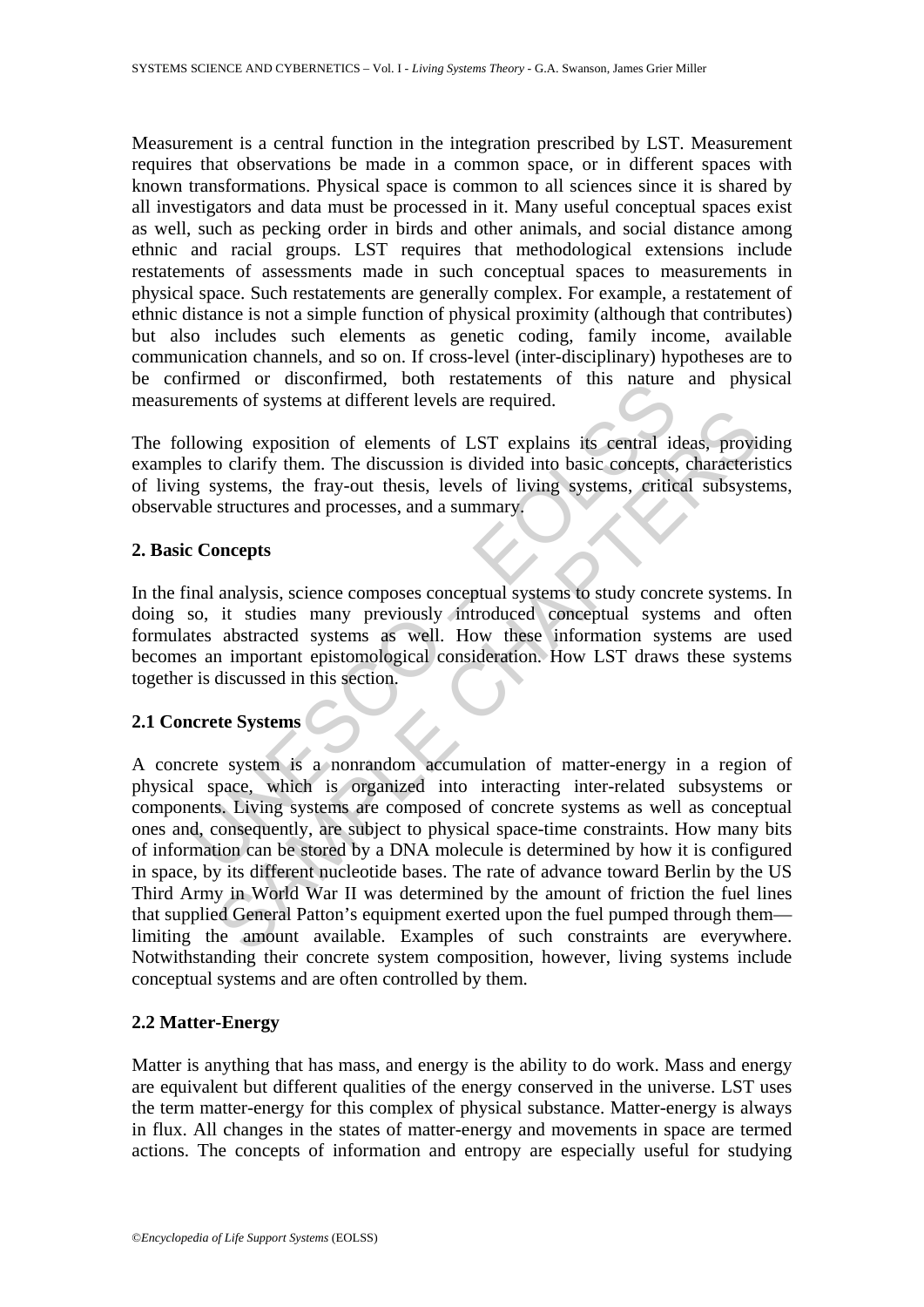actions in living systems.

## **2.3 Information**

Information is the amount of formal patterning or complexity in any system. LST uses the term in the technical sense of Shannon's mathematical theory of communication. Thus, the amount of information in a well-defined system or part thereof can be measured.

ed in space of retained in time. Watel-energy actoms tat occur<br>information, a opposed to functioning directly for things such<br>are termed communication or information flow. Information<br>information (and continue to do so) t the communication or information flow. Information markers and continue to do so) towards less mass. Cuneiform tablets convent and continue to do so) towards less mass. Cuneiform tablets convert expect the convention or i In concrete systems, information is the arrangement of a system's matter-energy elements in space-time. Observable bundles, units, or changes of matter-energy (termed markers), the patterning of which conveys information, are required for information to be moved in space or retained in time. Matter-energy actions that occur primarily to convey information, as opposed to functioning directly for things such as growth or repair, are termed communication or information flow. Information markers have evolved (and continue to do so) towards less mass. Cuneiform tablets conveyed approximately  $10^{-2}$  bits of information per gram, while magnetic tape can store up to  $10^{12}$  bits per gram. It has been estimated that no living or nonliving system can process information at a rate greater than  $2 \times 10^{47}$  bits per second per gram of its mass. This constraint on the ability of living systems to process information becomes apparent when it is realized that a system the size  $(6 \times 10^{27})$  and age  $(10^{10} \text{ years})$  of the earth can process no more than  $10^{93}$  bits of information while the number of all possible moves in a single chess game is about  $10^{120}$ . So while the measurement of the quantity of information is important for scientific precision, it is equally important to develop precise methods for assessing meaning in particular situations.

Evolutionary studies of the interactions among conceptual and concrete systems as they relate to interactions among living systems and nonliving cybernetic systems have revealed the need to recognize different types of informational processes. Recently, information-as-action has been termed referential information, with information-asknowledge termed non-referential, to distinguish, respectively, between information that has meaning within a system and that which reflects the observation of a system. These types are augmented by state-referential information, which includes both referential and non-referential information that is confined to a priori state-spaces and raises the question of whether evolution and emergence can be accounted for in such a closed and deterministic space.

## **2.4 Meaning**

Meaning is the significance a system gives information—how a system's process and structure are changed by information. Information can be measured rigorously in the structure and process of different sorts of living systems, whereas rigorous and objective methods for quantifying meaning in different types of living systems have not yet been developed. Nevertheless, certain systems for measuring meaning (as it is defined in LST) are emerging and being developed in living systems. For example, modern generally accepted accounting principles (GAAP) instruct financial information disclosure in such a way that analysts and other users may determine the effects of quantities of money-information marker flows into, through, and out of organizations. Those effects are the meaning of certain quantities of money flows to certain entities.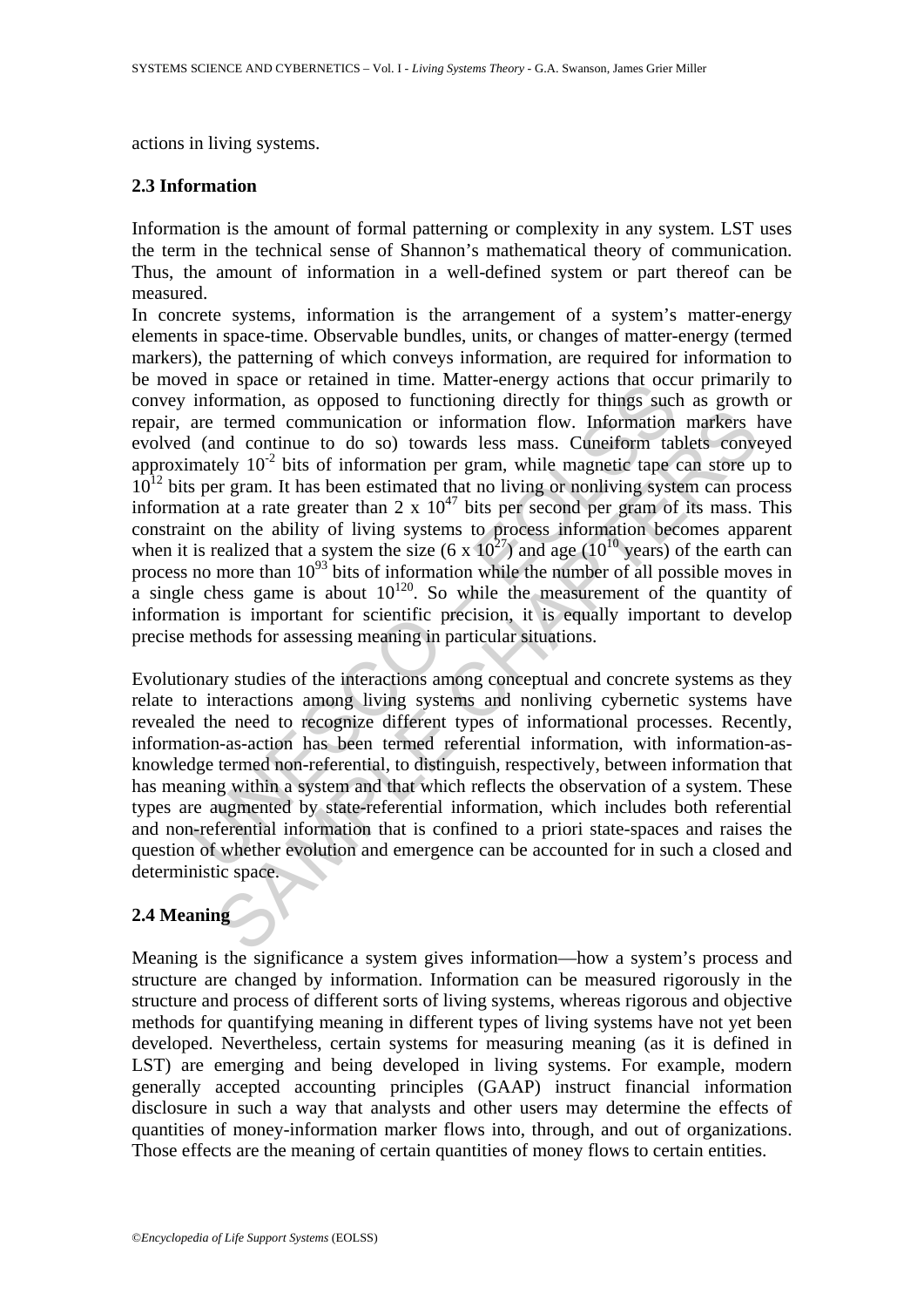#### **2.5 Conceptual Systems**

Experience and units and relationships in any oncide system being<br>as they actually exist. Science advances as the isomorphism inc<br>tical conceptual system and the empirical objective discoveries<br>as they actually exist. Scie They actually exist. Science advances as the isomorphism increases between they actually exist. Science advances as the isomorphism increases between conceptual system and the empirical objective discoveries about conceptu The units of conceptual systems are terms such as words, numbers, and other symbols. Relationships in these systems are expressed by verbs or by mathematical symbols that represent operations such as inclusion, subtraction, and multiplication. Conceptual systems are borne on information markers. Scientific conceptual systems exist in observers, theorists, experimenters, books, articles, computers, and so on. Observers form conceptual systems by selecting sets of units to study from an infinite number of units and relationships. The units selected may be purely logical or mathematical, or may be intended to have a formal identity or isomorphism to empirically determined units and relationships in concrete systems. Because observers can never be certain they have selected all units and relationships in any concrete system being studied, such selected systems are termed abstracted systems to distinguish them from the concrete systems as they actually exist. Science advances as the isomorphism increases between a theoretical conceptual system and the empirical objective discoveries about concrete systems. For this reason, it is important to distinguish between conceptual and concrete systems even though both are integrated into living systems.

- -
- -
- -

TO ACCESS ALL THE **13 PAGES** OF THIS CHAPTER, Visit: http://www.eolss.net/Eolss-sampleAllChapter.aspx

#### **Bibliography**

Bailey K. D. (1990). *Social Entropy Theory*, 310 pp. Albany: State University of New York Press. [The seminal work on Social Entropy Theory.]

Banathy B. A. (1996). Information-based design of social systems, *Behavioral Science* **41**, 104–124. [Shows how LST may be applied to information systems that inform social systems.]

Frändberg T. (1994). *Environmental and Systems Thinking Simulation Studies of Living Systems*, 549 pp. Stockholm: KTH, TS-Tryck & Kopiering. [Uses computer simulations to study the survival condition for living systems as set forth in LST.]

Louderback W. T. (1994). Concrete process analysis (CPA) and living systems process analysis (LSPA). *Behavioral Science* **39**(2), 137–168. [Analyzes the management of a mass transit company with measurements and assessments based on LST.]

Miller J. G. (1978). *Living Systems*, 1102 pp. New York: McGraw-Hill. [The seminal work on Living Systems Theory.]

Miller J. L. and Miller, J. G. Greater than the sum of its parts, I, *Behavioral Science* **37**(1), 1–38; 37(2); 38(1), 1-2; 38(2), 151–188. [Examines, in turn, the critical subsystems identified by LST from cell to supranational system.]

Mistree F and Allen J. K. (1993). Designing at a high level of abstraction. *Behavioral Science*, **38**, 124– 138. [Uses LST subsystems to design artifacts based on processes needed.]